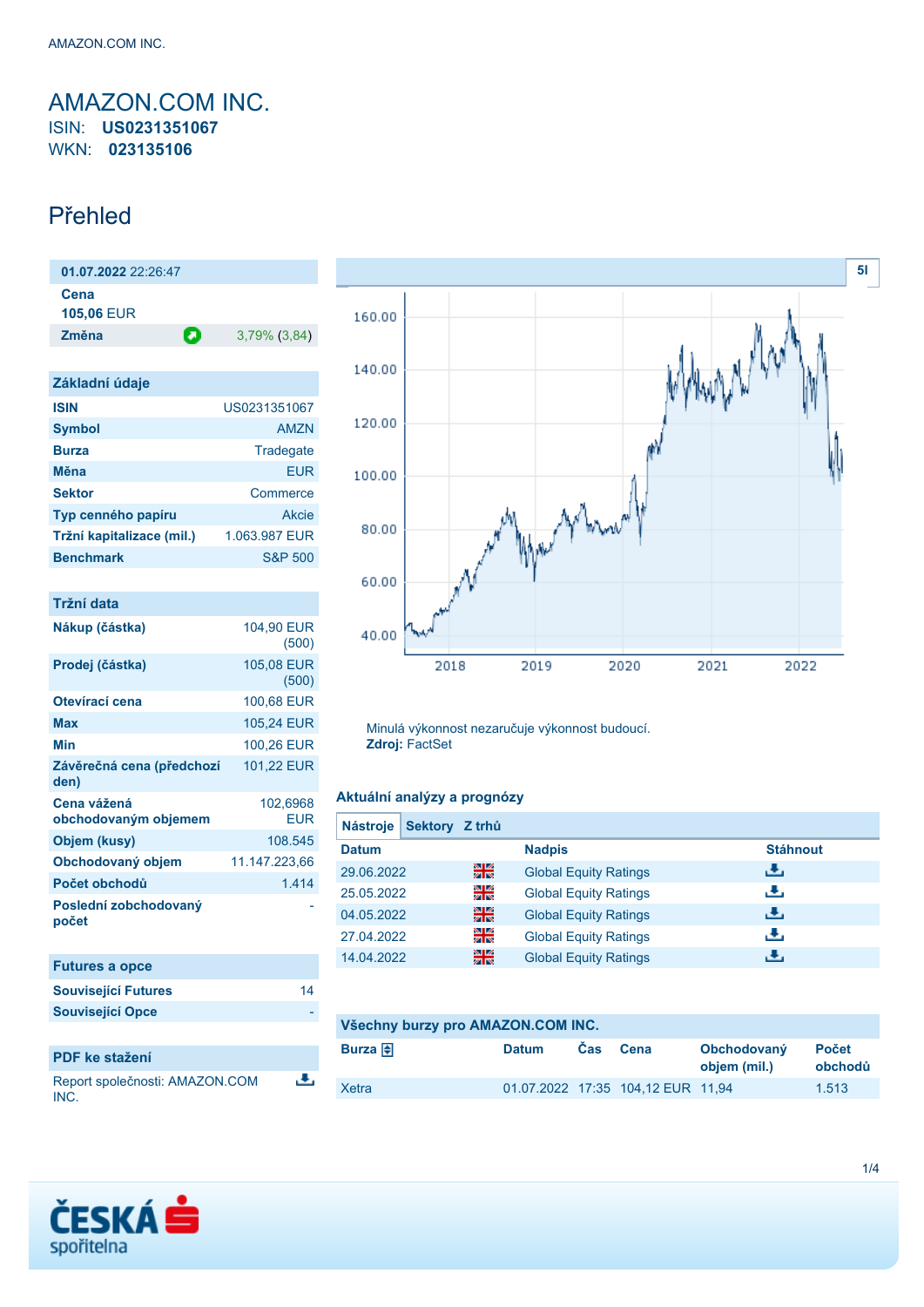| Vienna Stock Exchange                                                              |  | 01.07.2022 17:32 103,96 EUR 0.02     |      | 6              |
|------------------------------------------------------------------------------------|--|--------------------------------------|------|----------------|
| Tradegate                                                                          |  | 01.07.2022 22:26 105,06 EUR 11,15    |      | 1.414          |
| Stuttgart                                                                          |  | 01.07.2022 21:50 105,00 EUR 0,31     |      | 48             |
| <b>SIX Swiss Exchange</b>                                                          |  | 14.04.2020 17:35 106,00 USD 0,00     |      | 1              |
| <b>SIX Swiss Exchange</b>                                                          |  | 27.05.2022 17:35 95,30 CHF           | 0.00 | 1              |
| <b>Nasdag</b>                                                                      |  | 01.07.2022 22:00 109.56 USD 7.905.07 |      | 696,809        |
| <b>Munich</b>                                                                      |  | 01.07.2022 18:01 103,60 EUR 0.02     |      | 7              |
| London Stock Exchange                                                              |  | 01.07.2022 17:35 107,96 USD 0.04     |      | 96             |
| Hanover                                                                            |  | 01.07.2022 17:42 104,10 EUR 0.00     |      | 4              |
| Hamburg                                                                            |  | 01.07.2022 18:03 103,52 EUR 0.02     |      | $\overline{7}$ |
| Frankfurt                                                                          |  | 01.07.2022 21:59 104,98 EUR 0.74     |      | 89             |
| <b>Duesseldorf</b>                                                                 |  | 01.07.2022 20:54 104,64 EUR 0.04     |      | 11             |
| Borsa Italiana MTF<br><b>Trading After Hours</b>                                   |  | 01.07.2022 20:05 103,40 EUR 0,01     |      | 3              |
| Borsa Italiana MTF Global 01.07.2022 17:35 104.06 EUR 1.02<br><b>Equity Market</b> |  |                                      |      | 156            |
| <b>Berlin</b>                                                                      |  | 01.07.2022 21:45 105,06 EUR 0.07     |      | 23             |

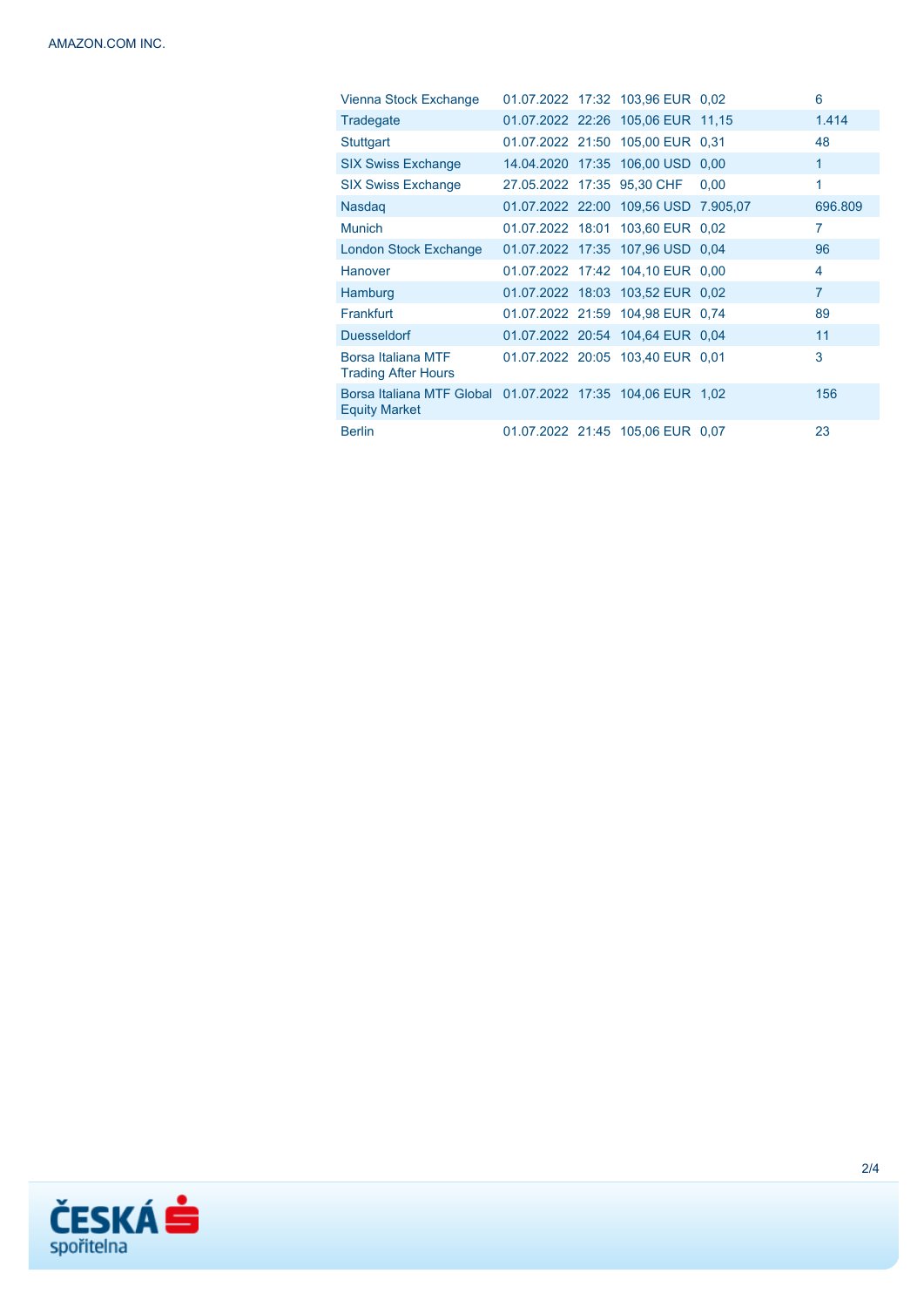# Detaily

**01.07.2022** 22:26:47

**Cena 105,06** EUR

**Změna** 3,79% (3,84)

| Základní údaje            |                    |
|---------------------------|--------------------|
| <b>ISIN</b>               | US0231351067       |
| <b>Symbol</b>             | AM7N               |
| <b>Burza</b>              | Tradegate          |
| Měna                      | FUR                |
| <b>Sektor</b>             | Commerce           |
| Typ cenného papíru        | Akcie              |
| Tržní kapitalizace (mil.) | 1.063.987 EUR      |
| <b>Benchmark</b>          | <b>S&amp;P 500</b> |

### **Tržní data**

| Nákup (částka)                      | 104.90 EUR<br>(500) |
|-------------------------------------|---------------------|
| Prodej (částka)                     | 105,08 EUR<br>(500) |
| Otevírací cena                      | 100,68 EUR          |
| Max                                 | 105,24 EUR          |
| Min                                 | 100,26 EUR          |
| Závěrečná cena (předchozí<br>den)   | 101,22 EUR          |
| Cena vážená<br>obchodovaným objemem | 102,6968<br>EUR     |
| Objem (kusy)                        | 108.545             |
| Obchodovaný objem                   | 11.147.223,66       |
| Počet obchodů                       | 1.414               |
| Poslední zobchodovaný<br>počet      |                     |



Minulá výkonnost nezaručuje výkonnost budoucí. **Zdroj:** FactSet

| 103,92 EUR (137.618)    |
|-------------------------|
| 105,91 EUR (225.368)    |
| 124,30 EUR (199.407)    |
| 137,20 EUR (177.567)    |
| 154,38 EUR (29.03.2022) |
| 94,41 EUR (24.05.2022)  |
| 166,15 EUR (19.11.2021) |
| 94,41 EUR (24.05.2022)  |
|                         |

# **Výkonnost a riziko**

|                   | 6m     | 1r                      | 3r       |
|-------------------|--------|-------------------------|----------|
| Výkonn. (%)       |        | -29,74% -27,51% +23,36% |          |
| Výkonn.<br>(abs.) | -44.45 | $-39.85$                | $+19.88$ |
| <b>Beta</b>       | 1,70   | 1,56                    | 0,91     |
| <b>Volatilita</b> | 53,26  | 41,57                   | 35,14    |